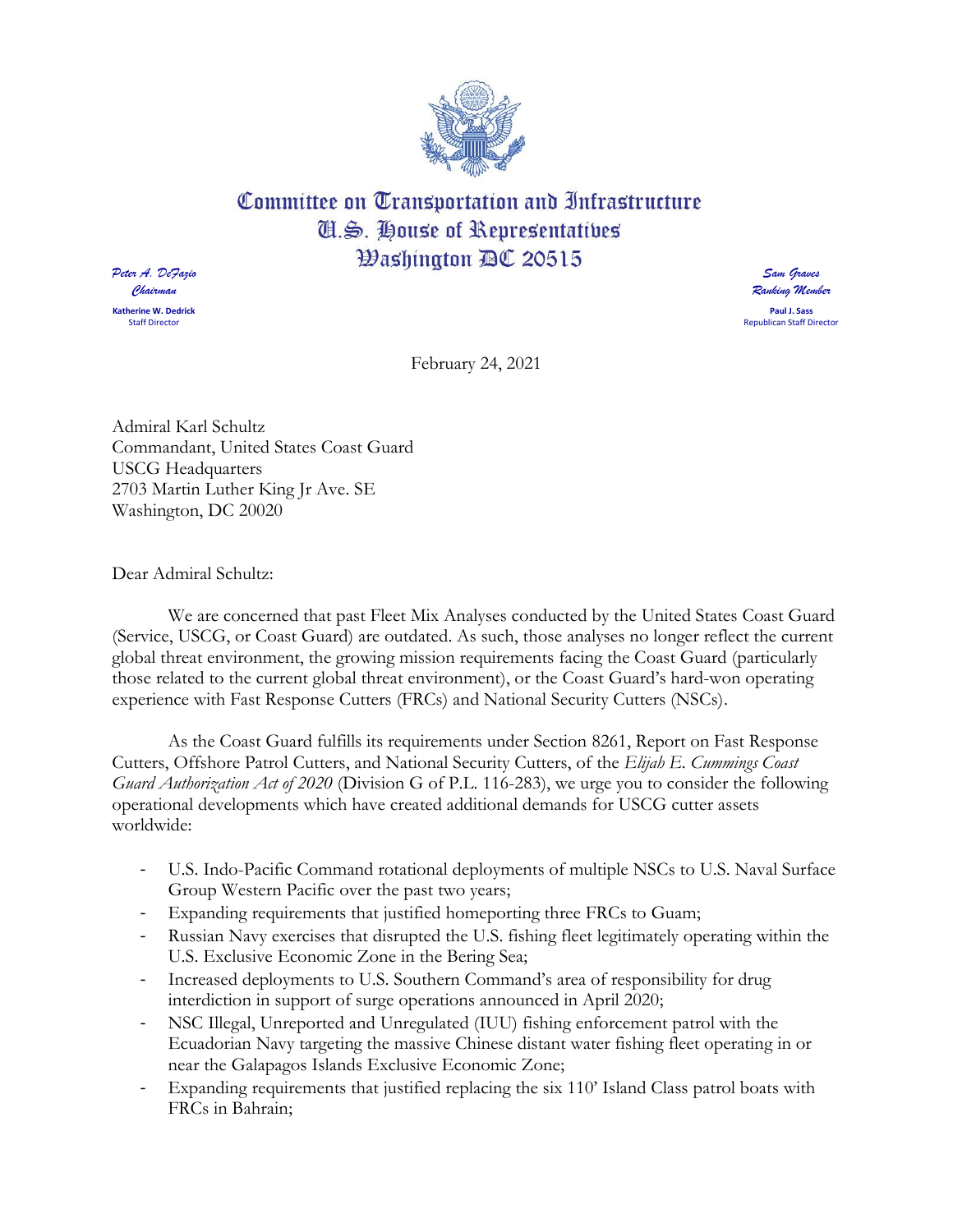- Anticipated NSC deployments in support of U.S. 5th Fleet and U.S. 6<sup>th</sup> Fleet; and
- A recent NSC deployment to South America for IUU fishing enforcement with Brazil & Argentina.

All the operational developments noted above are important for our national defense and security, and all occurred after the release of the last Fleet Mix Analysis which was conducted in 2011.<sup>1</sup> Such new missions have placed additional demands on the Coast Guard, its people, its platforms, and its budgets, none of which are reflected in the 2011 Fleet Mix Analysis.

While there were updates to the Fleet Mix Analyses in 2011 and 2019, the Congressional Research Service (CRS) concluded that even the 91 cutters in the USCG's 2004 Program of Record were not enough to meet Coast Guard mission needs back then.<sup>2</sup> In fact, that cutter fleet, when fully built out, was only expected to meet 61 percent of envisioned Coast Guard missions.<sup>3</sup> As the Coast Guard reports its resultant Fleet Mix requirement numbers, we would like to understand what percentage of missions will be met and, importantly, what it would take to meet 100 percent of the Service's anticipated offshore missions.

Additionally, we would like the Coast Guard to provide answers to the following questions in the Section 8261 report:

- 1. Which USCG assets are best equipped to deal with peer competition at sea, including organic self-defense capability and interoperability with the U.S. Navy?
- 2. What additional resources will the USCG need for day-to-day engagement in support of Combatant Commanders?
- 3. What effect has the increased commitment to provide USCG assets in support of DoD combatant commands across the globe had on domestic mission needs, considering these support operations are only partially funded by DoD? Specifically, provide a summary of assets that have been deployed internationally in support of Combatant Commanders, including an analysis of the types of activities they have been engaged in, and a breakdown of the time those assets spent executing domestic and/or international missions over the past eight years.
- 4. What are the IUU fishing hot spots (i.e., areas of emphasis) around the world and what additional USCG maritime domain awareness and response resources are needed to address U.S. concerns in these areas?
- 5. Given the increased presence of Russian and Chinese vessels in the Arctic, is the USCG exploring a mix of assets, including ice-hardened cutters, to execute USCG missions within the U.S. EEZ off the coast of Alaska (i.e., Gulf of Alaska, Bering Sea, Arctic Ocean)? What additional assets are needed to have a robust presence in the Arctic to meet current and future USCG missions?

<sup>1</sup> United States Coast Guard Offshore and Aviation Fleet Mix Analysis Phase 2 Business Case Analysis (May 2011). <sup>2</sup> Ronald O'Rourke, CRS, *Coast Guard Cutter Procurement Background and Issues for Congress*, (Dec. 22, 2020), *available at* https://www.crs.gov/Reports/R42567?source=search&guid=020cc7e07868470981c77f871d99c1fc&index=0.

<sup>3</sup> *Id*.